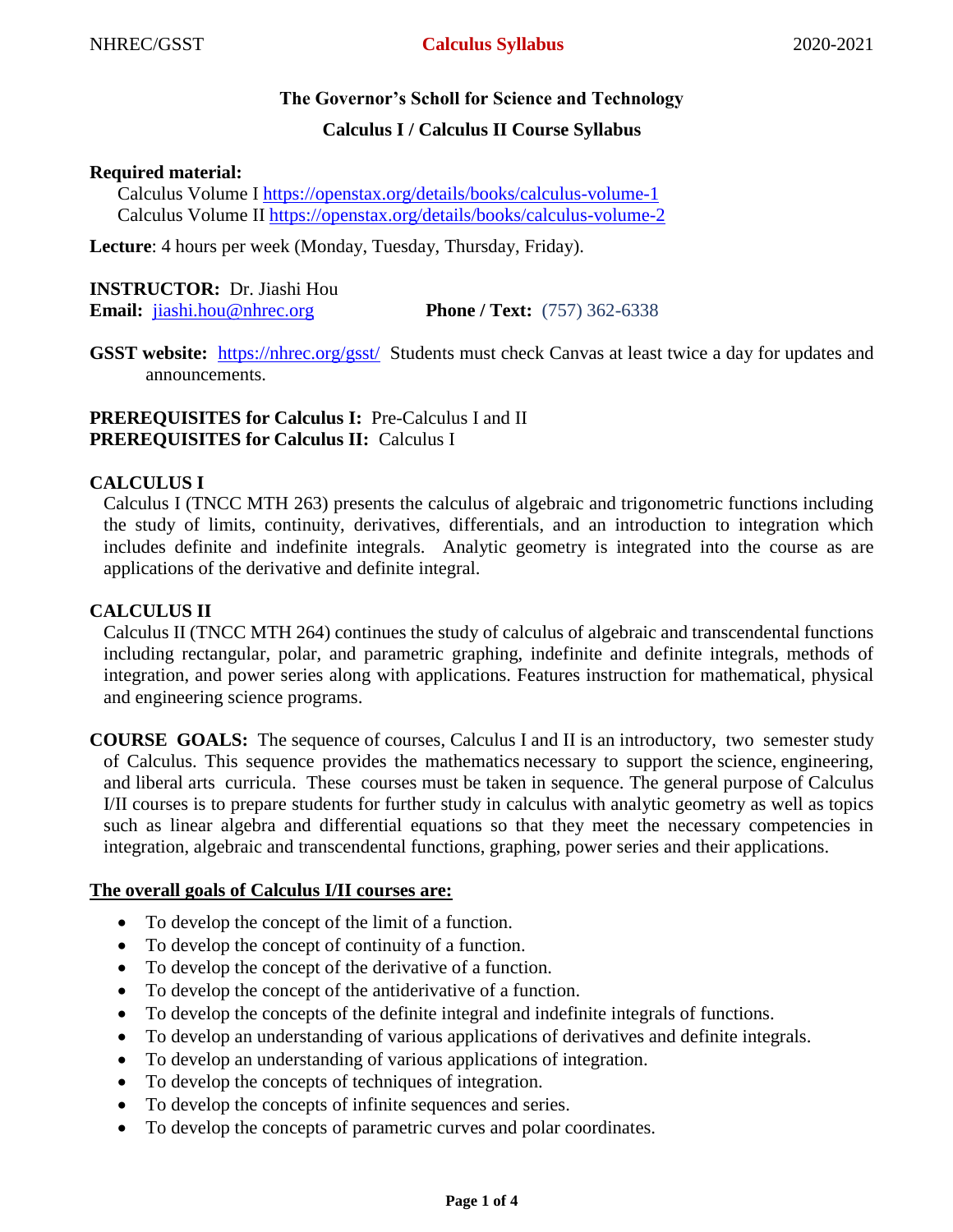#### NHREC/GSST **Calculus Syllabus** 2020-2021

# **INSTRUCTIONAL METHODS:**

The course content will be taught primarily through a series of lectures with ample class time being reserved for student questions and interaction. Homework will be assigned on a regular basis covering material from the lectures and/or the textbook. Each student is expected to study the assigned material and to work all the assigned homework problems before coming to class. Some class time will be spent discussing the difficulties encountered with the homework exercises. Classroom participation is a definite part of the instructional process and includes taking notes. Students are encouraged to ask questions in class, demonstrate their ability to solve problems, and present ideas which will assist other students in the solution of problems or the development of concepts. Study groups are encouraged outside of classroom. Students are urged to seek help from their instructor during office hours and use the alternate sources listed below, as needed.

# **GRADING**

| 9-week grades are computed as following |     | Semester grades will be computed as |     |  |
|-----------------------------------------|-----|-------------------------------------|-----|--|
| <b>Tests</b>                            | 50% | follows:                            |     |  |
| Homework                                | 15% |                                     |     |  |
| Quizzes                                 | 15% | Average quarter grade               | 80% |  |
| Classwork                               | 10% | Semester final exam grade           | 20% |  |
| Project                                 | 10% |                                     |     |  |

# **Grading Scale**

|       | $90-100 \div 80-89 \div 70-79 \div 60-69$ |  | Chľ |
|-------|-------------------------------------------|--|-----|
| Grade |                                           |  |     |

Your **final course grade** for GSST Calculus is determined as the average Semester grades:

| Semester 1 (Calculus I)  | 50% |
|--------------------------|-----|
| Semester 2 (Calculus II) | 50% |

**QUIZZES, TESTS, EXAM:** All quizzes, tests and exam will be announced with ample opportunity for preparation. Students are expected to take quizzes, tests and exam on the specified day and time. There will be no retests. **Students are NOT allowed to use calculator on the quiz, test, exam.**

**No make-up test will be given to any student who does not show up on the test date and has not contacted the instructor.** Under NO circumstances will make-ups be given after the tests have been returned.

- **HOMEWORK:** All homework assignments will be announced with ample opportunity for preparation. Students are expected to complete and submit homework on the specified day and time. One point off per day will be taken for a late submission.
- **CALCULATORS:** A graphing calculator is an essential tool for this course and each student is expected to have one. The TI-83 Plus or TI-84 Plus calculator is recommended for use in class activities and homework. Borrowing calculators from other students is not allowed. Calculators with Computer Algebra System (CAS) capabilities may not be used (TI-89, TI-92, etc).

**Students are NOT allowed to use calculator on the quiz, test, exam.**

**ATTENDANCE:** Regular attendance is expected. Daily attendances are recorded.

**CODE OF CONDUCT:** Coming to class prepared to learn includes (but is not limited to) having all of the necessary supplies, arriving on time, staying the full time, and participating in the activities of the class.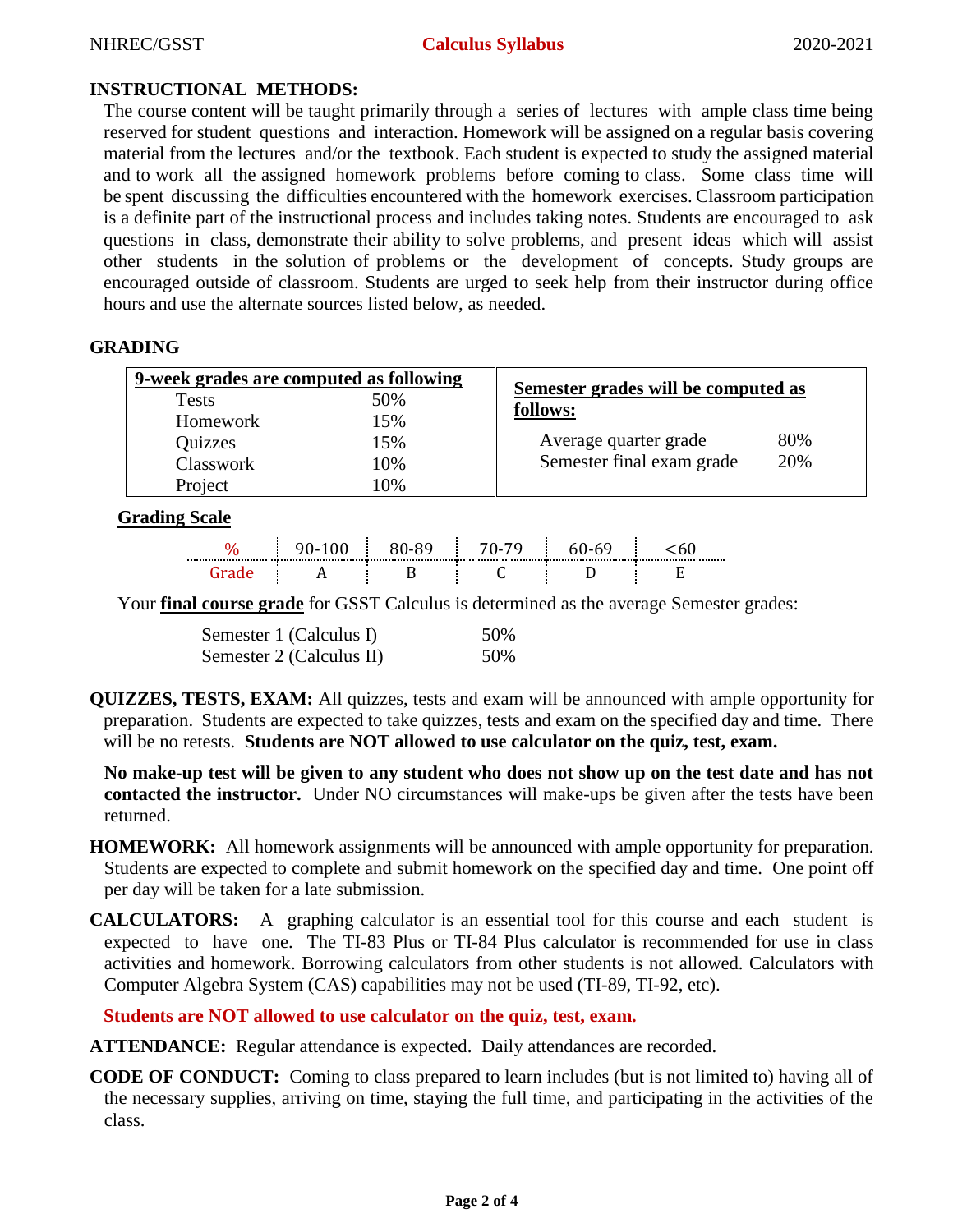# **CALCULUS I COURSE CONTENT:**

- **Limits**
	- o Differentiate between the limit and the value of a function at a point
	- o Find the limit of a function by numerical, graphical and analytic methods
	- o Apply Limit Laws
	- o Calculate one-sided limit of a function
	- o Prove the existence of a limit using precise definition of the limit
	- o Determine the continuity of a function
	- o Calculate Vertical and Horizontal asymptotes using limits

# **Derivatives and Differentiation Rules**

- o Define Derivatives and Rates of Change
- o Compute derivatives of basic functions using the definition of the derivative
- o Differentiate polynomial, rational, radical, exponential and logarithmic functions
- o Find equation of a tangent line using derivative
- o Differentiate trigonometric functions
- o Apply product, quotient, chain rules
- o Apply implicit differentiation and find derivatives of inverse trigonometric functions
- o Apply concept of rates of change to natural and social sciences
- o Apply the concept of related rates
- o Define hyperbolic functions and their derivatives
- o Find linear approximation of a function at a given point

### **Applications of Differentiation**

- $\circ$  Calculate local and absolute maximum and minimum values of a function
- o Apply Rolle's Theorem and Mean Value Theorem to study properties of a function
- o Find critical points, and intervals of increasing and decreasing values of a function
- o Find points of inflection and intervals of different concavities
- o Sketch a curve for a given function
- o Apply rules of differentiation to solve optimization problems
- o Find antiderivatives for basic functions using knowledge of derivatives

### **Integrals**

- o Relate areas to definite integrals using sigma notation, Riemann Sums, and limits.
- o Apply Fundamental Theorem of Calculus to find definite integrals and derivatives
- o Find indefinite integrals of polynomials and basic trigonometric and exponential function
- o Apply Net Change Theorem
- o Perform integration using substitution
- o Find areas between curves
- o Find average value of a function